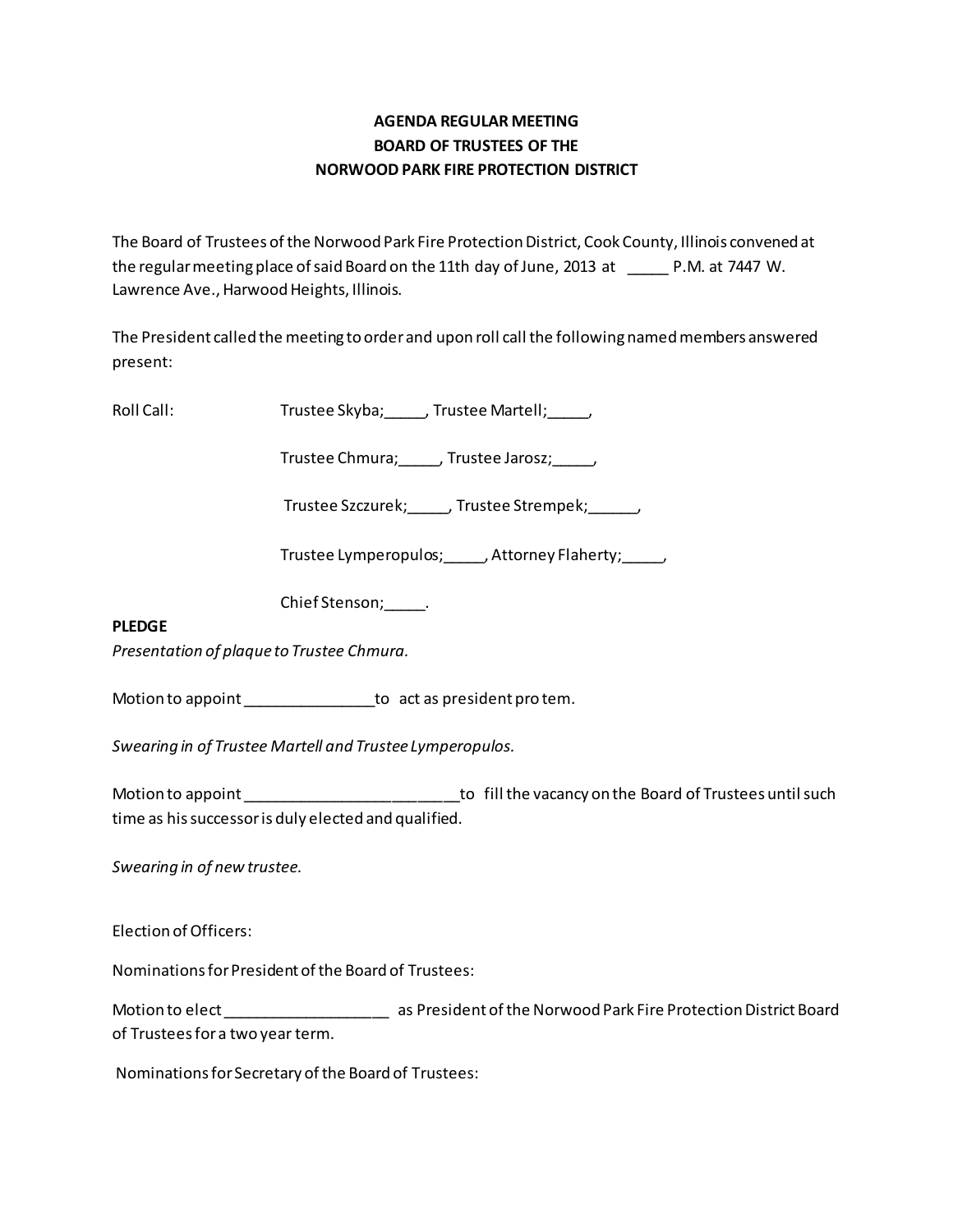Motion to elect\_\_\_\_\_\_\_\_\_\_\_\_\_\_\_\_\_\_\_\_ as Secretary of the Norwood Park Fire Protection District Board of Trustees for a two year term.

Nominations for Treasurer of the Board of Trustees:

Motion to elect \_\_\_\_\_\_\_\_\_\_\_\_\_\_\_\_\_\_\_\_\_\_\_\_\_\_\_\_\_\_\_\_ as Treasurer of the Norwood Park Fire Protection District Board of Trustees for a two year term.

Motion to adopt and approve Resolution #13-2, a Resolution confirming and declaring the election of District President \_\_\_\_\_\_\_\_\_\_\_\_\_\_\_\_\_\_, Secretary \_\_\_\_\_\_\_\_\_\_\_\_\_\_\_\_\_\_\_ and Treasurer \_\_\_\_\_\_\_\_\_\_\_\_\_\_\_\_ for the two year term, commencing June  $11<sup>th</sup>$ , 2013.

Motion to suspend the rules to facilitate:

COMMUNICATION WITH THE AUDIENCE (Public Forum)

Motion to approve payment of all current bills.

Motion to approve the minutes of the Regular meeting held May  $14^{th}$ , 2013.

### **TREASURER'S REPORT:**

Motion to approve the Treasurer's report as presented from the Financial Statement for May 2013.

**Chief's Report:** Motion to accept the Chief's Report for May 2013 as presented.

### **President's Report:**

#### **Committee Reports:**

Finance Committee-Building and Equipment Committee-Technology and PR Media Committee-Policy Committee-Pension Fund-

### **Old Business:**

### **New Business:**

Motion to approve Resolution #13-1, A Resolution for payment of Prevailing Wage.

Motion to accept the Audit proposal from \_\_\_\_\_\_\_\_\_\_\_\_\_\_\_\_\_\_\_\_\_\_\_\_\_ for fiscal year ending June 30, 2013 at a cost not to exceed \$\_\_\_\_\_\_\_\_\_\_\_\_\_\_\_\_\_\_.